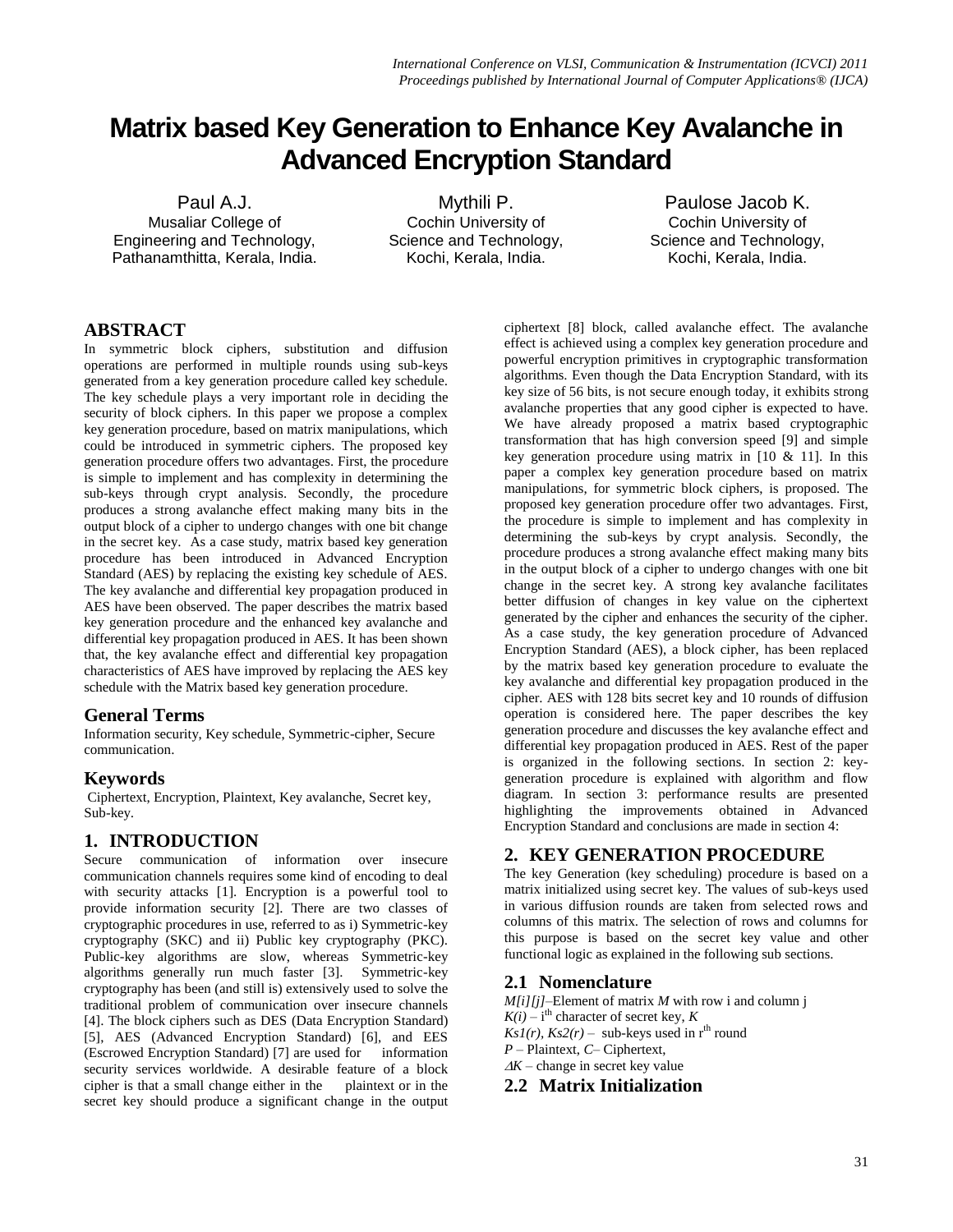A matrix *M* with 16 rows and 256 columns is defined. Each column of every row is filled with a number between 0 and 255 (both the numbers included) in an order depending on the characters of secret key. The first column in the  $i<sup>th</sup>$  row of the matrix is filled with ASCII code of i<sup>th</sup> character of the secret key, *K* (that is,  $M[i][1]$  = Integer value of  $K[i]$ ). The subsequent columns of the i<sup>th</sup> row of the matrix are filled with numbers that have increments of 1 from the previous column value till the number is 255. Subsequent columns are filled with numbers starting from 0 and ending with ASCII code of the i<sup>th</sup> character of secret key minus 1. The distribution of characters in the columns of all the sixteen rows of the matrix thus becomes key dependent. Without knowing the secret key the element in a column of any row of the matrix *M* cannot be determined by an adversary. Plate 1: shows the matrix initialization pseudo code.

For  $i \leftarrow 0$  to 15 // rows For  $j \leftarrow 0$  to 255 // columns  $M[i][j] = (int)K[i] + j$ If  $M[i][j] > 255$  {  $M[i][j] = M[i][j] - 256$  } EndFor // columns EndFor // rows

**Plate 1. Matrix initialization pseudo code**

## **2.3 Sub key Generation**

Sub-keys used in round operations are generated by key scheduling procedure. In this procedure two sub-key matrices  $Ks_1$  and  $Ks_2$  ( of size 16  $*$  16) are derived from the base matrix *M.* These pairs of key can be used in substitution and diffusion operations performed in a typical block cipher. It is desirable that the key scheduling be a complex procedure so that an adversary must find it extremely difficult to derive the sub-keys during crypt analysis. Another desirable feature of key schedule is that a small change in the secret key should get well diffused in to the sub-keys. This means that one bit change in secret key should cause many bits to change in sub-keys. These two desirable features are considered while designing the key scheduling procedure. The procedure is explained in steps as follows:

- 1) Secret key, *K*, is transposed (T) to get *K1*. It is a byte-level transposing operation performed in this process where by the LS byte takes the place of MS byte position and the MS byte takes the LS byte position after the transpose operation. For example, if, bytes in array, *K*, is  ${K0,K1,K2,K3,K4,K5,...K14,K15}$  then after performing the transpose operation,  $KI = K$  Transposed, the contents of *K1* will become {K15, K14,….K5,K4,K3,K2,K1,K0}.
- 2) *K1* is XOR ed with *K* to get *K2*. This operation can cause up to 2 bits to change in *K2* when 1 bit is changed in secret key *K.*
- 3) Left half of *K2* and right half of *K2* is XOR ed to get *K3.*
- 4) Transposed left half of *K2* and transposed right half of *K2* are XOR ed to get *K4*.
- *5) K3* and *K4* are concatenated to get *K5*. With this operation 1 bit change in secret key, *K*, can cause up to 4 bits to change in *K5.*
- 6) Sum of integer values of bytes in *K5* is calculated to get *L*
- 7) *Ksel* is calculated such that  $Kse1 = L$  % 23. When secret key has 1 bit change, *Kse1* can have up to 4 counts change.
- 8) *Kse2* is calculated such that  $Kse2 = L\%$  15.

When secret key has 1 bit change, *Kse2* can have up to 4 counts change.

 $(Kse1 + Kse2)$  can have up to 8 counts change with one bit change in secret key.

Steps 1 through 8 in the key scheduling procedure are shown in figure 1.



**Figure 1. Flow chart of steps 1 through 8**

- 9) Two matrices Ks1 and Ks2 of size 16 x 16 are derived from the base matrix, M, such that Ks1[row][column]=M[row][Kse1+Kse2+column] Ks2[row][column]=M[row][Ks1[row][column]] Columns of *Ks1* matrix are chosen from the base matrix *M* depending upon *Kse1* and *Kse2* Values. Here, an element of *Ks1* can have up to 8 counts change with one bit change in secret key. Columns of *Ks2* matrix are chosen from the base matrix *M* depending upon element values of columns of *Ks1* matrix. An element of *Ks2* can have up to 8 counts change with one
- bit change in secret key. 10) Ks1[row][column]=M[row][Ks2[row][column]] Columns of Ks1 matrix are chosen from the base matrix M depending upon element values in columns of Ks2 matrix. The regeneration of sub-key matrix, Ks1, is carried out in order to achieve further indirection for adding complexity.
- 11) Rotate vertically down i<sup>th</sup> column of matrix *Ks1* number of times equal to  $((int(K[i])\% 12) + Kse1)$ .
- 12) Rotate vertically down i<sup>th</sup> column of matrix Ks2 number of times equal to  $(\text{int}(K[i]) \, % \, 10) + Ksel$ ). The vertical rotations shuffle the elements of sub-key matrices thereby providing more changes in the sub-key values while one bit change is applied on the original secret key, *K*.
- This procedure facilitates many bits to change in the sub-keys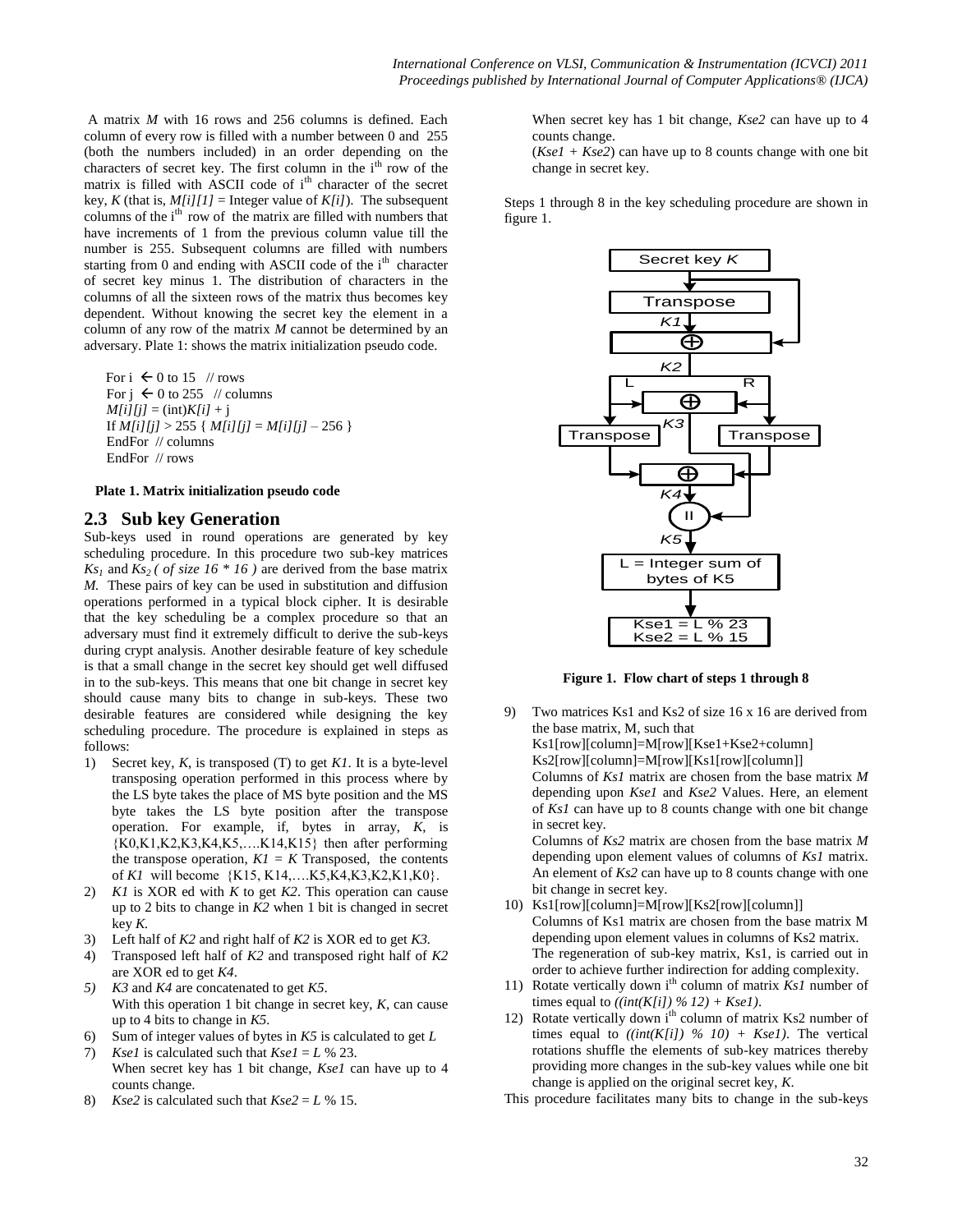due to one bit change in the secret key. This is a desirable feature of any key scheduling procedure that can produce high diffusion and hence enhances the security of the cipher. The sub-keys, *Ks1* and *Ks2,* for round operations (round 1: through round 10:), generated from a given secret key, *K* are shown in plate. 2 and plate. 3. The ten values shown under the heading key schedule represents the value of sub-keys (in hex format) to be used in ten rounds.

Secret Key, *K*: 4C 69 66 65 27 73 20 62 65 61 75 74 69 66 75 6C

Key schedule *( Ks1):*

1: 6D 6A 49 40 6D 52 F2 49 40 3D 83 67 6E 34 3D 31

2: 68 6F 35 3E 32 6E 6B 4A 41 6E 53 F3 4A 41 3E 84<br>3: 3F 33 6F 6C 4B 42 6F 54 F4 4B 42 3F 85 69 70 36

3F 33 6F 6C 4B 42 6F 54 F4 4B 42 3F 85 69 70 36

4: 34 70 6D 4C 43 70 55 F5 4C 43 40 86 6A 71 37 40

5: 6E 4D 44 71 56 F6 4D 44 41 87 6B 72 38 41 35 71 6: 39 42 36 72 6F 4E 45 72 57 F7 4E 45 42 88 6C 73

7: 74 3A 43 37 73 70 4F 46 73 58 F8 4F 46 43 89 6D

8: 50 47 74 59 F9 50 47 44 8A 6E 75 3B 44 38 74 71

9: 39 75 72 51 48 75 5A FA 51 48 45 8B 6F 76 3C 45

10: 49 76 5B FB 52 49 46 8C 70 77 3D 46 3A 76 73 52

#### **Plate 2. Secret key** *K* **and Sub-key** *ks1* **for 10 rounds**

Secret Key, *K*: 4C 69 66 65 27 73 20 62 65 61 75 74 69 66 75 6C

Key schedule *(Ks2):*

- 1: D8 D0 F8 F6 E0 DA F8 E6 A6 E0 DA D8 5C F4 4E D2
- 2: D1 F9 F7 E1 DB F9 E7 A7 E1 DB D9 5D F5 4F D3 D9

3: E2 DC FA E8 A8 E2 DC DA 5E F6 50 D4 DA D2 FA 8

4: DD FB E9 A9 E3 DD DB 5F F7 51 D5 DB D3 FB F9 E3

- 5: F8 52 D6 DC D4 FC FA E4 DE FC EA AA E4 DE DC 60
- 6: D5 FD FB E5 DF FD EB AB E5 DF DD 61 F9 53 D7 DD

7: E6 E0 FE EC AC E6 E0 DE 62 FA 54 D8 DE D6 FE FC

8: 55 D9 DF D7 FF FD E7 E1 FF ED AD E7 E1 DF 63 FB

9: E2 00 EE AE E8 E2 E0 64 FC 56 DA E0 D8 00 FE E8

10: DB E1 D9 01 FF E9 E3 01 EF AF E9 E3 E1 65 FD 57

**Plate 3. Secret key** *K* **and Sub-key** *ks2* **for 10 rounds**

## **3. PERFORMANCE IN AES**

Advanced Encryption Standard algorithm has been modified by replacing the original AES key schedule with the proposed matrix based key generation procedure. It may be noted, here, that AES use only one set of 10 sub keys for the 10 diffusion rounds when the secret key size chosen is 128 bits. Using sub key set, *Ks1,* AES has been tested to evaluate the following performance criteria.

- Effect of 1 bit key change on sub-keys
- Key avalanche characteristics of AES
- Propagation of  $\Delta K$  through data in AES

## **3.1 Effect of 1 bit Key Change on Sub-keys**

Tests conducted to obtain the effect of 1 bit change in secret key on sub-keys would give an indication of the effectiveness of the key scheduling procedure. The number of bit changes in subkeys due to one bit change in secret key has been observed.

First, the key scheduling procedure has been executed with a given secret key and the sub-keys generated for 10 rounds have been recorded. Then, with another secret key, with a difference of only 1 bit (one count) from the first key, has been used to execute the key schedule and the sub-keys generated for 10 rounds has been recorded. The number of bits changed in subkeys, in each round, has been calculated from the recordings and the result has been plotted. Fig 2: shows the number of bit changes in sub-keys generated by the proposed key schedule compared with the number of bit changes produced in sub-keys in AES.

## **3.2 Key Avalanche Characteristics**

A block of plaintext data (128 bits or 16 characters of plaintext) has been used as input to the cipher in this test. With a given secret key, K the cipher has been executed. The output block produced in each round has been recorded. Then, with the same block of input plaintext, and a secret key value that differs by one bit has been used to execute the cipher. The output block produced in each round has been recorded. The number of bit changes that occurred in each round has been calculated. The number of bit changes, in each round, due to one bit change in the secret key value has been plotted. The key avalanche has been obtained in the case of original AES and AES modified with Matrix based key generation procedure. Fig. 3: shows the change of bits, in a block, for one bit change in key produced in AES and the same in AES with Matrix based key generation. It has been shown that AES with Matrix based key generation procedure is able to achieve enhanced key avalanche characteristics.

## **3.3 Propagation of K through Rounds**

The differential propagation of key through round outputs is presented here. A block of plaintext data (128 bits or 16 characters of plaintext) has been used as input to the cipher in this test. With a given secret key, *K,* the AES cipher has been executed. The output block produced in each round has been recorded. Then, with the same block of input plaintext and a secret key value that differs by one bit  $(\Delta K=I)$  has been used to execute the AES cipher. The output block produced in each round has been recorded. The difference in byte values of the data blocks produced in respective round has been calculated. The differences in byte values showed how one bit change in secret key propagates through data in rounds. This is very important in assessing the resistance of the cipher against differential attacks. If the difference in byte value between round outputs due to one bit change (or for a given difference) in key value is not consistent then the cipher exhibits strength against differential crypt analysis. Fig. 4: shows the variation of difference in byte values (only one byte is shown in the graph. All bytes in a block exhibited similar characteristics) of the data blocks produced by each round due to one bit change in secret key. The figure indicates that the difference propagation is better in AES with matrix based key schedule

## **4. CONCLUSIONS**

The Matrix based key generation procedure, incorporated in Advanced Encryption Standard is capable of generating effective sub-keys needed for all 10 rounds of substitution and diffusion operations in the cipher. The propagation of  $\Delta K$ through the sub-keys exhibits enhanced key avalanche effect. The key avalanche effect produced on data blocks in diffusion